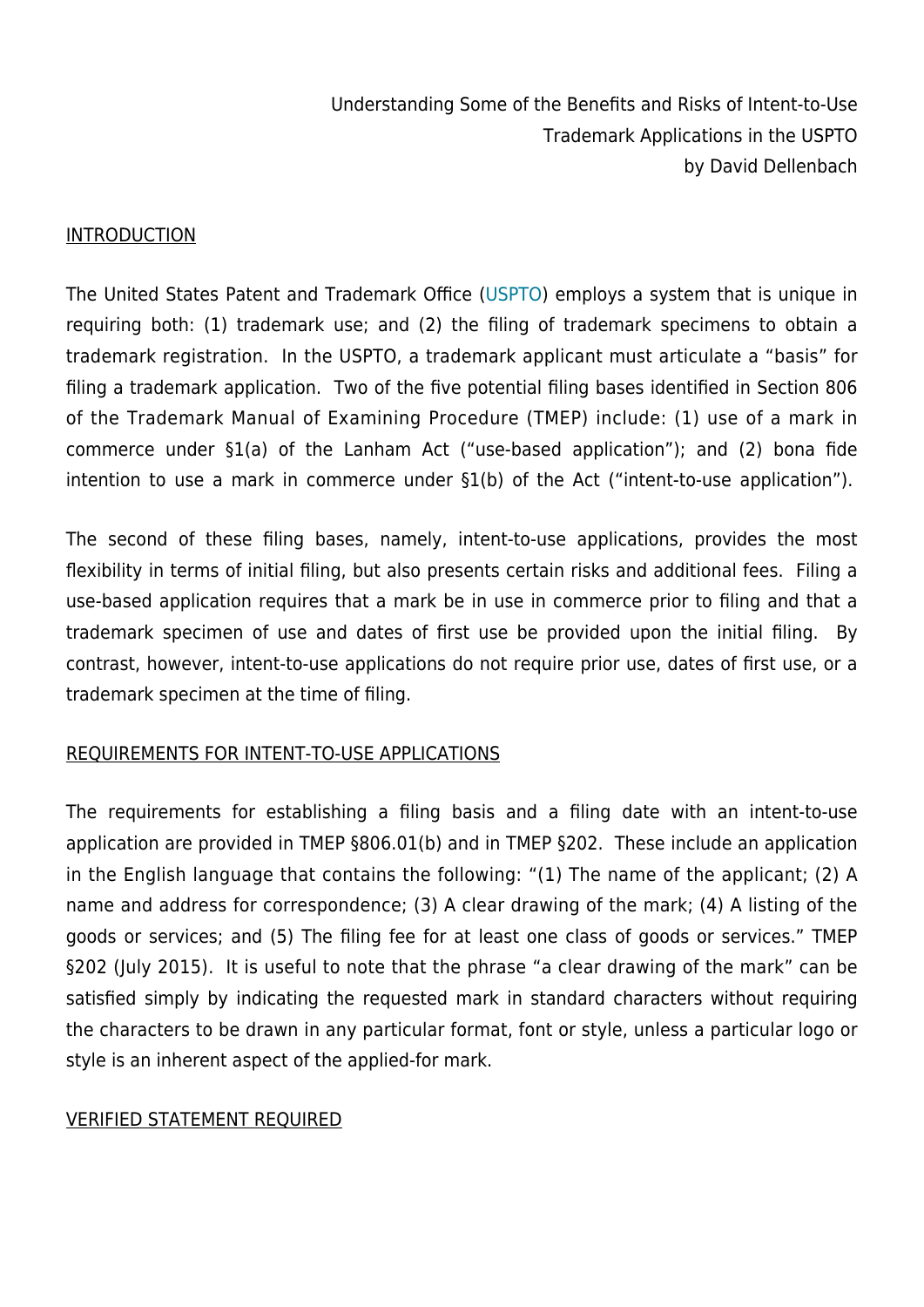As indicated in TMEP §806.01(b), an intent-to-use application must also include a verified statement that the applicant "has a bona fide intention to use the mark in commerce." In other words, the applicant really must intend to use the mark "in commerce," such as by, for example, transporting products bearing the mark from one state to another with the real intent to sell the products in a commercial transaction, or other uses that satisfy the requirement of use "in commerce," the definition of which should be carefully considered.

## USE ULTIMATELY REQUIRED – WITH AN EXTRA FEE

Thus, an intent-to-use trademark application can be initially filed if the applicant has the "intent" to use the mark and does not necessarily require prior use or specimens upon filing. This enables an applicant who decides to use a valuable trademark to file and obtain a filing date before the actual use has started.

However, the apparent simplicity of an intent-to-use trademark application can be misleading. After filing and prior to registration, the applicant must demonstrate that it has actually used the mark in commerce. This allegation of use can be in the form of an amendment to allege use, which occurs during the substantive examination process (i.e., prior to approval for publication of the application), or a statement of use, which is filed after issuance of a notice of allowance. Both an amendment to allege use and a statement of use must be supported by a declaration of use under oath and include dates of use, a specimen evidencing use, and the filing fee for each class. By contrast, if the application had been filed as a use-based application, the applicant would not have been required to pay the additional fee for the statement of use or the amendment to allege use. The avoidance of the work and fees associated with the statement of use or amendment to allege use are reasons to file a use-based application if the mark is in use prior to filing.

## SUPPLEMENTAL REGISTER NOT AVAILABLE

Another downside to intent-to-use applications is that they are not entitled to amendment to the Supplemental Register until an allegation of use is filed. The Supplemental Register can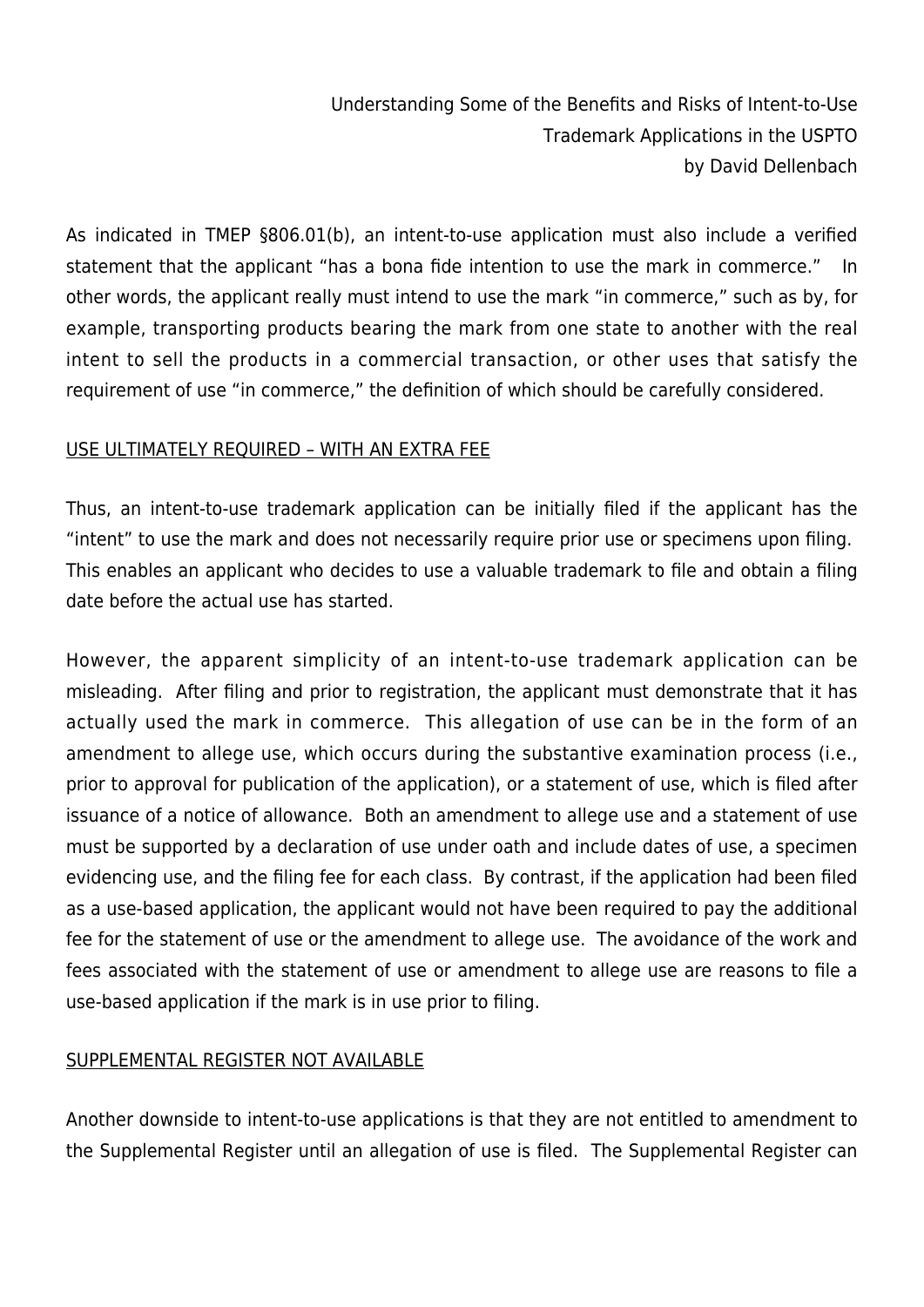sometimes be used as a back-up to register marks that have been rejected based on descriptiveness, ornamentality, geographic descriptiveness or other rejections if the filed marks are nevertheless "capable" of distinguishing goods and services and otherwise qualify. However, in order for an intent-to-use application to be amended onto the Supplemental Register, an application originally filed on the Principal Register must first be "converted" to a use-based application by filing an allegation of use. Importantly, upon filing the allegation of use, the effective filing date of the trademark application for purposes of the Supplemental Register changes to the date on which the allegation of use is filed (see TMEP §§815.02, 816.02).

As a result of the change in effective filing date, the applicant may lose its position ahead of a competitor's filing date. Thus, if a §1(b) applicant files an allegation of use and then amends to the Supplemental Register, in order to obtain registration of a descriptive trademark, for example, the applicant risks receiving an effective filing date that is later than an application filed by a competitor. In other words, it is possible that the intent-to-use applicant starts with an earlier effective filing date, but loses the earlier date upon filing an allegation of use and amending to the Supplemental Register. The loss of the original §1(b) filing date and the amendment to the effective filing date of the allegation of use could potentially be the difference between originally predating a similar trademark application and later postdating the similar trademark application and being rejected based on the similar trademark application.

In U.S. trademark law, there are many procedural advantages (e.g., burdens of proof) associated with having an earlier filing date than a similar trademark application. Thus, there are potentially some disadvantages to filing intent-to-use trademark applications on the Principal Register that might need to be amended to the Supplemental Register, particularly with respect to trademark applications that might be rejected for descriptiveness, ornamentality, etc. and that ultimately might need to be filed on the Supplemental Register.

## RESTRICTIONS ON ASSIGNABILITY